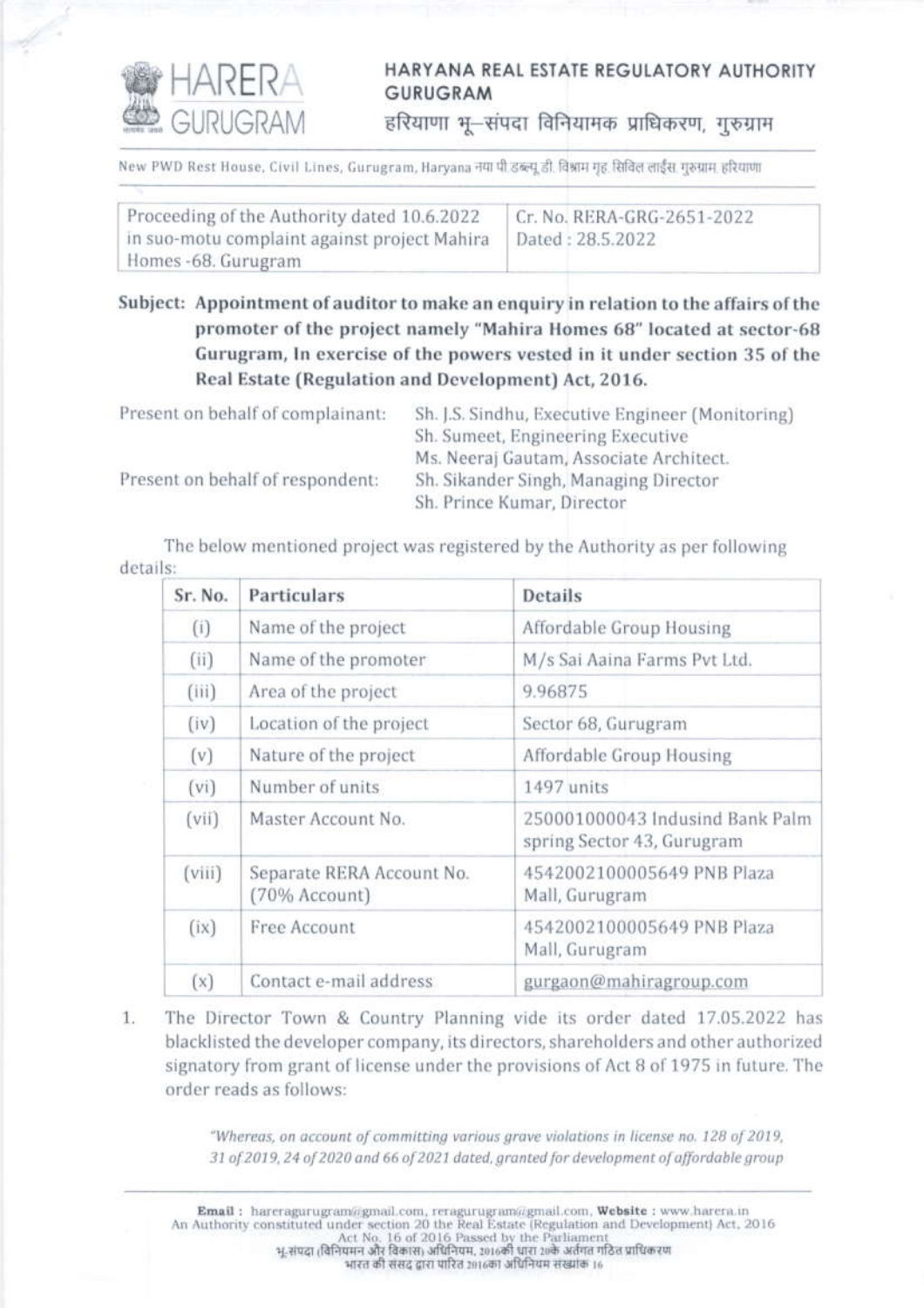

## HARYANA REAL ESTATE REGULATORY AUTHORITY **GURUGRAM**

हरियाणा भू-संपदा विनियामक प्राधिकरण, गुरुग्राम

New PWD Rest House, Civil Lines, Gurugram, Haryana नया पी.डब्ल्यू.डी. विश्वाम गृह. सिविल लाईंस. गुरुग्राम. हरियाणा

accountant in practice that the withdrawal is in proportion to the percentage of completion of the project.

- (ix) The details of the balance available in the separate RERA Account and whether it is remaining amount in the separate RERA Account out of seventy percentage of total amount realized from the allottees after withdrawals as per provisions of section  $4(2)(1)(D)$ .
- $(x)$  Duly certified and signed by a chartered accountant a statement of accounts and annual audited accounts of the project for the financial year 2019-20 and for the financial year 2020-21.
- (xi) Certificate of the Chartered Accountant that amounts collected for this project and the withdrawals have been in compliance with the proportion to the percentage of completion of the project.
- (xii) Wherever there has been deviation/variation from the provisions of section  $4(2)(1)(D)$  the explanation relating to same.
- (xiii) Copy of documents submitted to Director Town & Country Planning, Haryana in compliance of rules in part IV of the Haryana Development and Regulation of Urban Areas Rules, 1976.
- The Authority exercising powers as vested in it under section 35 of the Real Estate 4. (Regulation and Development) Act, 2016 directed the promoter to furnish in writing the above information and explanation within a period of 7 days from issuance of this notice i.e., by 6th of June, 2022.
- Reply to the notice, submitted by the promoter was not found in order. Hence, the 5. authority, exercising the powers under section 36 of the Act on being satisfied that an act in contravention of this Act, or the rules and regulations made thereunder has been committed and continues to be committed, ordered restraining the promoter withdrawal from the project account i.e. master account/separate RERA account and the fee account or any amount until the conclusion of such inquiry or further orders.
- The promoter is further restrained from creating any third party right by way of 6. mortgage/loan or any other manner on the project land, sold and unsold unit further.
- Now the authority further decides to order forensic audit of the project account on 7. the points mentioned in para 4 above by Grand Mark & Associates (one out of the empaneled list with the authority) and fix the audit fees of Rs. 50,000/- which includes all out of pocket expenses and the promoter has to reimburse the audit fees of the forensic auditor. The forensic auditor shall submit his report within 15 days. The forensic auditor shall conduct this audit under the supervision,